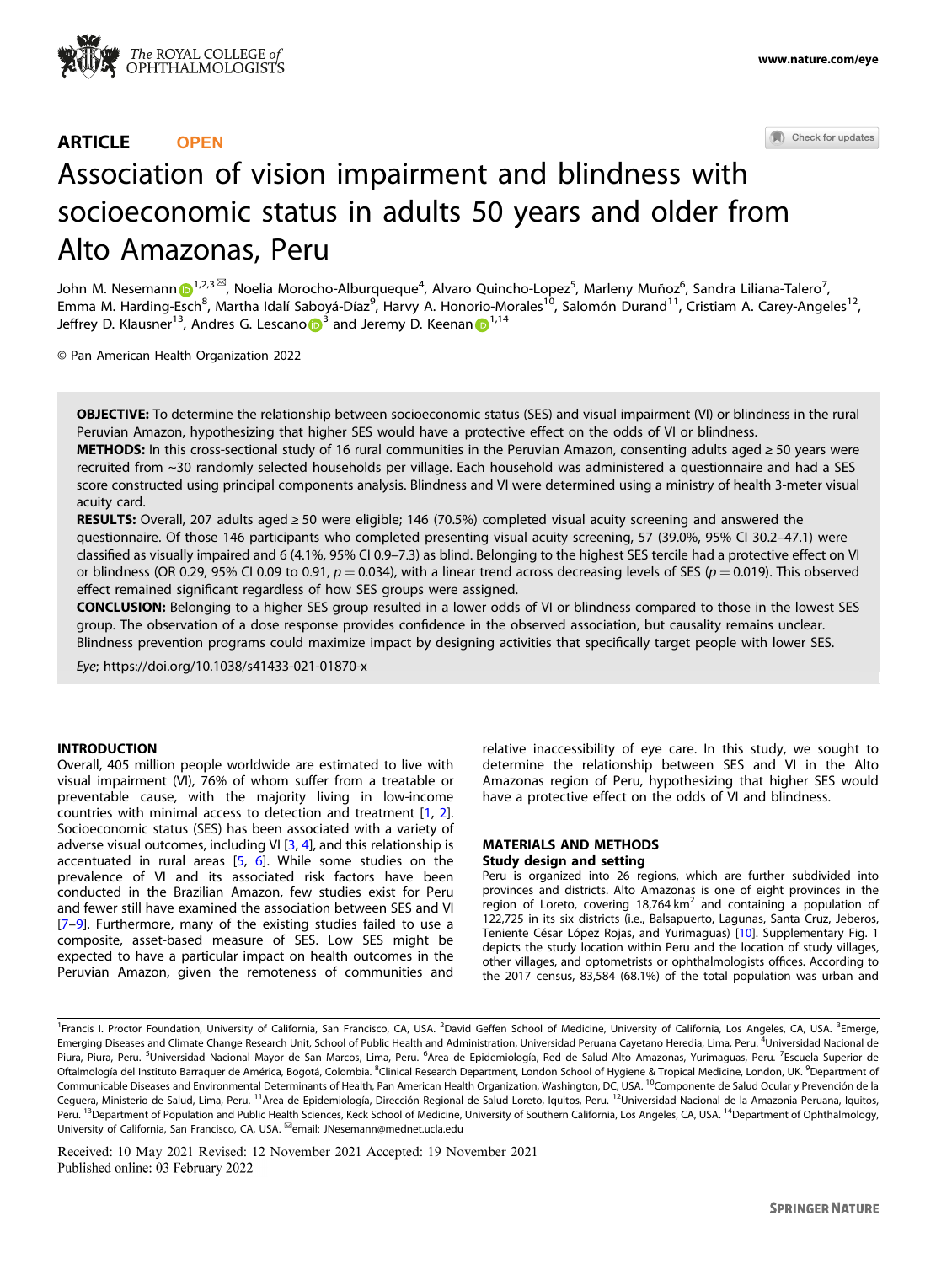$\overline{2}$ 

12,756 (15.1%) of those 12 years old and above identified as indigenous [[10\]](#page-4-0). A 2018 report by Peru's National Institute of Statistics and Informatics found that out of the 1,874 districts in Peru, Balsapuerto ranked as the 249th poorest district, Lagunas as the 578th, Santa Cruz as the 580th, Jeberos as the 878th, Teniente César López Rojas as the 978th, and Yurimaguas as the 1031st. The proportion of the population living below the poverty line ranged from 44.3 to 62.5% in Balsapuerto and 27.6 to 35.9% in Yurimaguas. For comparison, the Iquitos district, containing the capital city of the Loreto region, was ranked 1752nd with 6.7–10.6% of the population below the poverty line while the Miraflores district in Lima was ranked 1873rd with 0.0–0.2% of the population below the poverty line [\[11\]](#page-4-0). In this cross-sectional study, 22 communities, defined as settlements of 100 people or more [[12\]](#page-4-0), in the Alto Amazonas region of Peru were randomly selected from a sampling frame of 105 communities for participation in a trachoma prevalence survey using probability-proportional-to-size sampling after excluding urban areas (i.e., the capital city of each district and the district of Yurimaguas, given the expected low burden of trachoma in urban areas) [\[13](#page-4-0), [14\]](#page-4-0). In addition to collecting data on trachoma, visual acuity in adults 50 years and older was measured in order to leverage the effort necessary to reach these areas. After field testing the visual acuity procedures in several communities during the first round of fieldwork, the subsequent 16 communities were selected for this sub-study. Within each village, ~30 randomly selected households were visited and all adults 50 years and older within the household invited to participate. Fieldwork was conducted from January to March of 2021.

The sample size was based on the underlying trachoma prevalence survey and therefore fixed. Assuming (1) 30 households and 180 people aged ≥ 1 year would be surveyed per community, (2) 10% of the population would be ≥50 years (i.e., ~288 people across all communities, and thus 96 per tercile), (3) the prevalence of VI and blindness would be  $\sim$ 20% [[9\]](#page-4-0), and (4) an alpha of 0.05, then the study would provide  $\sim$ 80% power to estimate a 15% or greater difference in the prevalence of blindness or VI between the lowest and highest SES terciles (i.e., 10% vs 25% VI).

#### Data collection

Vision was tested in a central location in the village by field workers who had undergone a 1-week training using a Ministry of Health endorsed 3-meter visual acuity card (Ministerio de Salud, Lima, Peru). The card consists of six lines of tumbling E optotypes of different sizes (corresponding to 20/200, 20/100, 20/70, 20/50, 20/40, and 20/30) (Supplementary Fig. 2). Individuals were seated 3 meters away from the card in ambient lighting conditions and each eye was tested separately. A successful effort required the correct identification of half or more of the optotypes in each line. If participants were unable to detect the optotypes, the fieldworker tested them for the ability to read the largest optotype at 1.5 m (i.e., 20/400), counting fingers (CF) at 1.5 m, hand motion (HM) at 1.5 m, or light perception (LP) at 30 cm. If the participants could not perceive light they were recorded as no LP (NLP). Participants were first tested with spectacle correction if available (i.e., the World Health Organization [WHO]'s definition of presenting visual acuity), followed by pinhole occlusion over any correction.

Each head of household was administered a socioeconomic survey, with survey items modified from the questions from Peru's 2012 Demographic and Health Survey, with input from local health workers and researchers [[15\]](#page-4-0). Since the study was planned for a rural and relatively resource-limited population, the questionnaire focused on asset-based measures to capture SES instead of information on consumption, expenditure, or income [[16,](#page-4-0) [17](#page-4-0)].

#### Definitions and conventions

Visual acuity for the better seeing eye was used in all analyses, categorized according to the WHO's International Classification of Disease [\[18\]](#page-4-0). Individuals with visual acuity worse than 20/60 up to 20/400 were considered visually impaired, with individuals scoring 20/70, 20/100, and 20/200 considered moderately visually impaired, and those scoring 20/400 considered severely visually impaired. Those scoring worse than 20/400 (i.e., CF, HM, LP, NLP) were considered blind.

A principal components analysis (PCA) was used to construct a SES index for each household. As PCA works best when asset variables exhibit varied distribution across households, assets owned by all or no households were removed. Multilevel categorical SES variables were dichotomized (e.g., type of floor converted into presence or absence of wooden floor, dirt floor, or brick floor). The statistical methods used to convert survey questions into a

SES score have been described elsewhere [\[19](#page-4-0)]. The PCA in this study was conducted via singular value decomposition of the centered and scaled data-matrix in order to account for differences in the units of measurement for each variable (e.g., quantitative variables like number of birds were given equal weight as binary ownership variables). The first principal component score for each household was assumed to be a measure of SES and was standardized to a mean of 0 and standard deviation of 1. The households were then grouped into socioeconomic terciles, assigning the top third of households to the highest tercile, the lowest third to the lowest tercile, and the remaining third to the middle tercile. Other thresholds for grouping SES were explored in sensitivity analyses.

## Statistical considerations

The exposure of interest was socioeconomic tercile and the outcome was presenting VI or blindness. The relationship between SES tercile and presenting VI or blindness was assessed with an age- and sex-adjusted mixed effects logistic regression model with a random intercept for community to account for community-level clustering. A similar model was constructed for pinhole VI (i.e., VI or blindness in the better seeing eye with pinhole occlusion). Age was treated as a continuous variable in all models. Missing SES data from 39 participants, most of whom were missing only one  $(N = 19)$  or two  $(N = 9)$  fields, were imputed using the data interpolating empirical orthogonal functions approach, which has been described elsewhere [[20\]](#page-4-0). In sensitivity analyses, prevalence ratios (PR) were calculated using a modified Poisson approach with robust standard errors [[21\]](#page-4-0). A significance level of 0.05 was chosen for all analyses given the exploratory nature of this observational study. All analyses were performed with R version 3.6.0 (R Foundation for Statistical Computing, Vienna, Austria).

## Ethics

The study adhered to the guidelines of the Declaration of Helsinki and received ethical approval from the University of California San Francisco (reference number: 247252), Universidad Peruana Cayetano Heredia (reference number: 104344), and the Pan American Health Organization (reference number: PAHOERC.0145.03). Written informed consent was obtained for all participants; no stipend was provided.

## RESULTS

Overall, 207 adults ≥ 50 years were eligible for inclusion; 146 (70.5%) completed visual acuity screening and answered the SES questionnaire. There was no evidence of differences between participants and non-participants in terms of sex or age  $(p)$  value for sex = 0.848; p value for age = 0.640). Of the 146 participants who completed presenting visual acuity screening, 57 (39.0%, 95% CI 30.2-47.1) were classified as visually impaired ( $N = 54$  with moderate VI [i.e., visual acuity of 20/70, 20/100, and 20/200 in the better seeing eye] and  $N = 3$  with severe VI [i.e., visual acuity of 20/ 400 in the better seeing eye]) and 6 (4.1%, 95% CI 0.9–7.3) as blind (i.e., visual acuity worse than 20/400 in the better seeing eye). Of the 146 participants who completed pinhole visual acuity screening, 40 (27.4%, 95% CI 19.3–34.6) were visually impaired ( $N = 38$ ) with moderate VI and  $N = 2$  with severe VI) and 6 (4.1%, 95% CI 0.9–7.3%) blind. Aggregated results for each of the survey questions after dichotomization are provided in Supplementary Table 1.

When categorized into terciles, the middle and lowest SES terciles had a higher percentage of individuals with both presenting and pinhole VI compared to the highest tercile (Table [1](#page-2-0)). The results of the age- and sex-adjusted mixed-effect logistic regression models for presenting VI and blindness are depicted in Fig. [1](#page-3-0). The model found that those in the highest SES tercile had 0.29 the odds of being blind or visually impaired relative to those in the lowest SES tercile (95% CI 0.09-0.91,  $p =$ 0.034). Those in the middle SES tercile also had lower odds of blindness or VI compared to the lowest SES tercile, although the relationship did not achieve predetermined statistical significance (OR 0.42, 95% CI 0.14–1.29,  $p = 0.130$ ). Conclusions did not change when analyses were repeated without imputing missing variables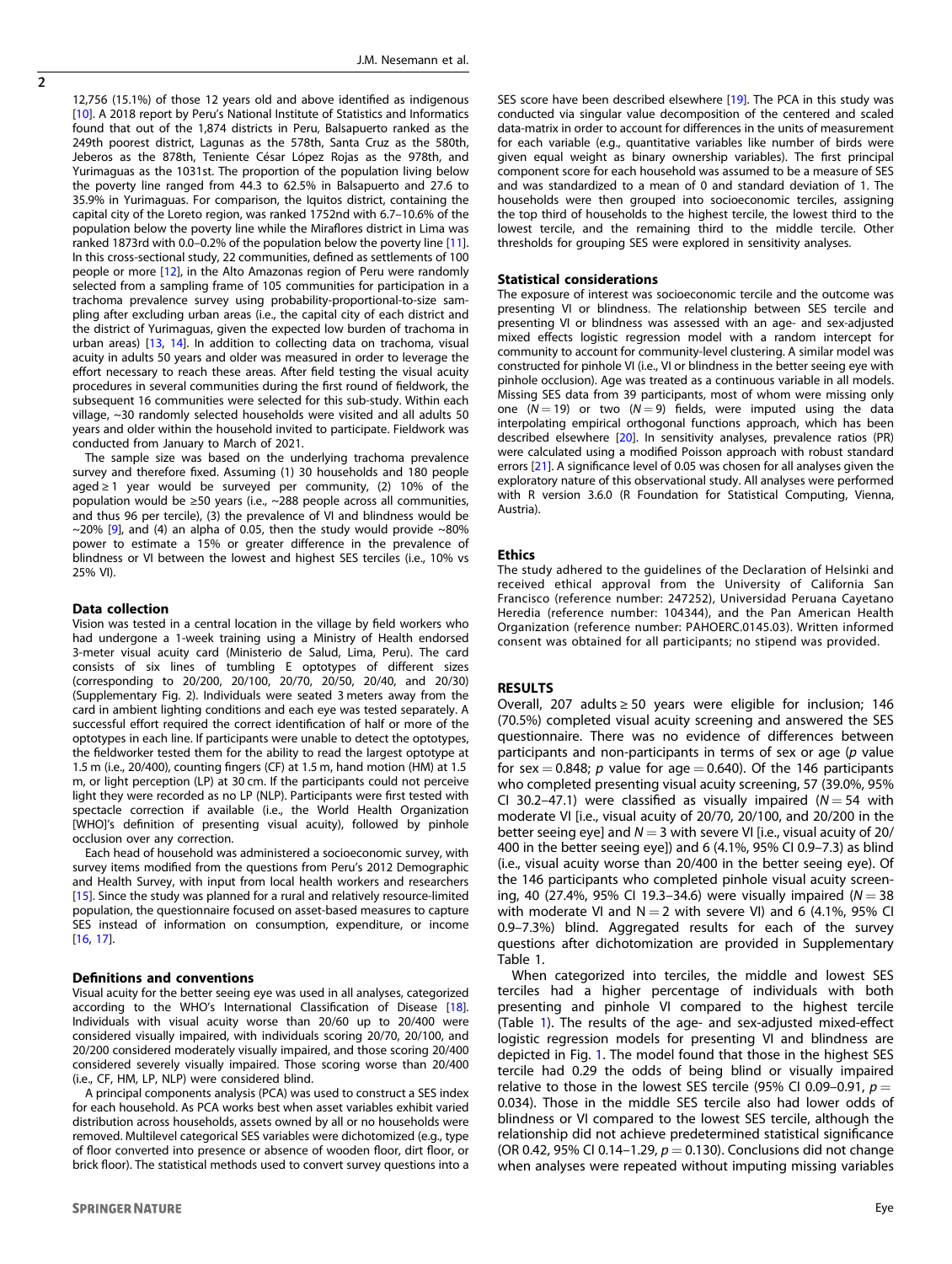<span id="page-2-0"></span>Table 1. Demographic data and number blind or visually impaired in each socioeconomic tercile.

|                          | <b>Highest SES</b> | <b>Middle SES</b> | <b>Lowest SES</b> |
|--------------------------|--------------------|-------------------|-------------------|
| Total in group           | 48                 | 49                | 49                |
| Number female (%)        | 22 (45.8%)         | 23 (46.9%)        | 17 (34.7%)        |
| Median age (IQR)         | $60(54-68)$        | 64 (52–69)        | 54 (52-64)        |
| Presenting visual acuity |                    |                   |                   |
| No VI or blind (%)       | 31 (64.6%)         | 26 (53.1%)        | 26 (53.1%)        |
| Number VI (%)            | 17 (35.4%)         | 21 (42.9%)        | 19 (38. 8%)       |
| Number blind (%)         | $0(0.0\%)$         | $2(4.1\%)$        | $4(8.2\%)$        |
| Number VI or blind (%)   | 17 (35.4%)         | 23 (46.9%)        | 23 (46.9%)        |
| Pinhole visual acuity    |                    |                   |                   |
| No VI or blind (%)       | 37 (77.1%)         | 30 (61.2%)        | 33 (67.4%)        |
| Number VI (%)            | 11 (22.9%)         | 17 (34.7%)        | 12 (24.5%)        |
| Number blind (%)         | $0(0.0\%)$         | $2(4.1\%)$        | $4(8.2\%)$        |
| Number VI or blind (%)   | 11 (22.9%)         | 19 (38.8%)        | 16 (32.7%)        |
| VI visual impairment.    |                    |                   |                   |

(OR 0.19 comparing highest to lowest SES tercile, 95% CI 0.06–0.67,  $p = 0.011$ ).

Sensitivity analyses found a similar relationship between SES and VI using other common thresholds to segment individuals into SES groups [[19,](#page-4-0) [22,](#page-4-0) [23](#page-4-0)]. Specifically, similar regression models were constructed with socioeconomic groups assigned as: (1) unequal thirds (i.e., 20% in the highest and 40% in the middle and bottom groups) and (2) equal quintiles (i.e., 20% in each group). The highest SES group had a lower odds of VI or blindness in both unequal SES thirds (OR 0.28, 95% CI 0.08–0.94;  $p = 0.039$ ) and equal SES quintiles (OR 0.22, 95% CI 0.05–0.88;  $p = 0.033$ ) relative to the lowest SES group (Fig. [1\)](#page-3-0). In all cases, statistical analyses only provided strong evidence of a reduced odds in the highest SES group relative to the lowest, although evidence of a linear trend was found when comparing the odds ratios across increasing levels of SES (Fig. [1](#page-3-0); p value for first-order orthogonal polynomial contrast  $= 0.019$  using imputed data and equal SES terciles,  $p = 0.011$  using complete data,  $p = 0.039$  using uneven SES thirds, and  $p = 0.025$  using SES quintiles). A sensitivity analysis with a modified Poisson regression was consistent with the main results (PR for highest equal tercile relative to lowest: 0.56, 95% CI 0.38-0.85;  $p = 0.006$ ).

The results of age- and sex-adjusted mixed effects logistic regression models for the pinhole vision outcomes were consistent with the main analysis, with a similar magnitude of effect but wider confidence intervals and less statistical evidence to support the observed odds ratios and linear trends (Fig. [1\)](#page-3-0).

## **DISCUSSION**

This study's principal finding was that individuals of higher SES had lower odds of presenting VI or blindness relative to the lowest SES group. This effect remained significant regardless of the thresholds used to segment individuals into SES groups and exhibited a linear dose response, thus strengthening the likelihood of the observed association.

We found that approximately 40% of individuals were classified as VI and 4% as blind when using presenting visual acuity. While the present study's estimates have relatively wide confidence intervals, the observed prevalence of blindness was similar to a 2005 study in rural northern Peru as well as a 2019 study in the Brazilian Amazon [\[9,](#page-4-0) [24\]](#page-4-0). In contrast, the overall prevalence of blindness in Peru is ~2% based on a 2014 nationwide survey [\[25\]](#page-4-0). Estimates of VI in the present study were generally higher than those of previous studies in Peru and other parts of Latin America  $[9, 24-32]$  $[9, 24-32]$  $[9, 24-32]$  $[9, 24-32]$  $[9, 24-32]$ . It is plausible that the more rural and remote areas of Peru, such as this remote part of the Amazon, have a higher burden of VI and blindness given poorer access to ophthalmic care and fewer government –sponsored vision programs.

While we did not investigate the etiology of blindness or VI in our study population, the decrease in the proportion of individuals with presenting VI after pinhole correction from 39.0 to 24.7% suggests a relatively high burden of uncorrected refractive error in this population, similar to what has been reported in other parts of Latin America [\[33](#page-4-0)–[35\]](#page-4-0). Pinhole correction did not change the proportion of blind individuals in the present study and more detailed evaluation of the etiology of blindness in the region is necessary. Interestingly the magnitude of the effect of SES on pinhole VI or blindness was similar to the main analysis; the wider confidence intervals and weaker statistical evidence to support the observed odds ratios are likely due to the presence of fewer visually impaired individuals after pinhole correction.

Several studies have looked at the association between VI or blindness and markers of SES. Rius et al. [[4](#page-4-0)] found that illiterate, disabled, and unemployed individuals had significantly higher odds of VI in El Salvador. An ecological analysis of cross-sectional eye health surveys from seven Latin American countries found a higher prevalence of blindness and moderate VI among the more socially disadvantaged countries, determined as a composite of educational achievement, literacy, and wealth [\[34](#page-4-0)]. Our results agree with these prior studies and increase the rigor of the analysis through the use of household-level composite SES scores and individual analysis. It is notable that the present study found SES to be correlated with VI even within one the poorest regions of the country, where the differences between rich and poor may not be as stark as in other places. While level of education could have been used as a proxy for SES, the vast majority (84%) of adults in the area had completed primary or secondary schooling and thus educational achievement would likely have been less able to classify individuals into different groups compared to the use of a composite SES score [[10\]](#page-4-0). These studies draw attention to the need for interventions to reduce blindness and VI in the most disadvantaged groups, among whom the burden is highest.

This study is relevant for public health planners in Peru and other countries with very remote populations, since it highlights that VI and blindness appear to be most common in the very population that has the least financial resources available for diagnosis or treatment. Given the expense and time required to even reach one of these villages in the Amazon, a blindness prevention program may want to design activities that specifically target those with low SES, who are both most likely to benefit from an intervention and also least likely to be able to afford an intervention on their own. Although specific activities would undoubtedly need to be adapted to the local context, examples of such interventions include offering discounted or free spectacles and cataract surgical services, providing education regarding eye diseases and available eye care services, and deploying equitable models of eye health delivery [[36,](#page-4-0) [37\]](#page-4-0).

Several limitations of the present study should be noted. The cross-sectional nature precluded conclusions about causation, given the possibility of reverse causality. The individuals who did not complete both visual acuity screening and the questionnaire may have differed systematically and resulted in selection bias, although we found no evidence of a difference in age or sex between the two groups. SES was calculated at the household level and assumed to apply to all household members equally. Ordinal data on visual acuity were dichotomized, which reduced statistical power but made for more easily interpretable regression models. The relatively small sample size increased the uncertainty of prevalence estimates. The small number of blind individuals and their uneven distribution across the socioeconomic groups prevented a separate analysis looking exclusively at the relationship between SES and blindness. While the sampling schema for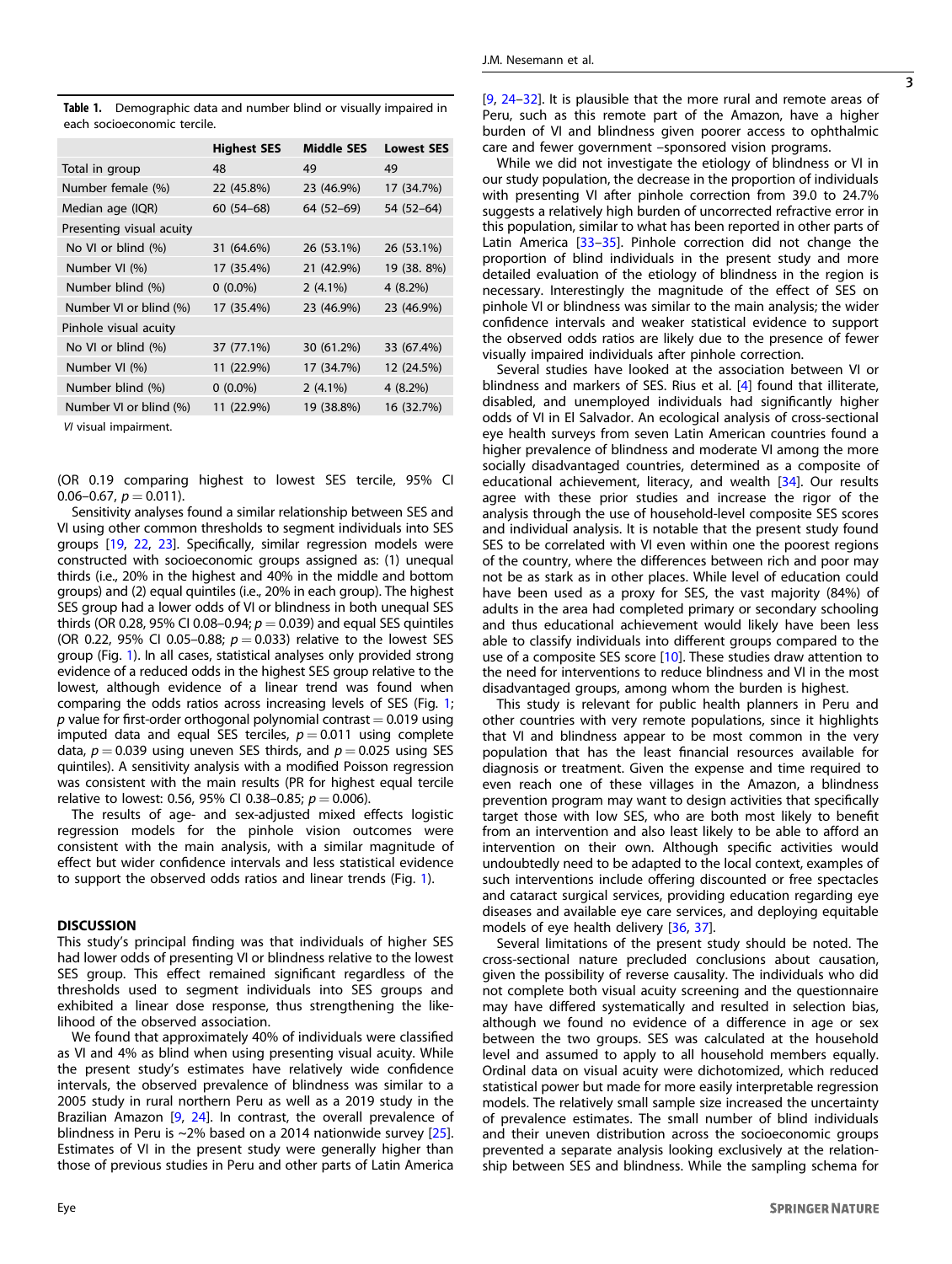

Fig. 1 Odds ratios for presenting (first row) and pinhole (second row) visual impairment and blindness for different SES groupings.<br>Individuals were grouped into A even SES terciles with imputed data, B SES terciles using highest and 40% in the middle and bottom groups) using imputed data, and **D** even quintiles (i.e., 20% in each group) using imputed data. Odd ratios were calculated relative to the lowest tercile. Vertical lines represent 95% confidence intervals and the dashed horizontal line represents an odds ratio of 1.

the parent trachoma study increased the study's generalizability within this region of Peru, the generalizability of the findings outside of Alto Amazonas is not clear; it is possible that SES has a weaker association with VI and blindness in other locations with better access to eye health services.

In summary, we found that belonging to a higher SES group resulted in a lower odds of VI or blindness compared to those in the lowest group, regardless of the manner in which the groups were constructed. The observation of a linear dose response provides confidence in the observed association, but reverse causality remains a concern. Although studies in other areas of the Amazon basin would be helpful to assess generalizability, these findings can aid public health planners identify at-risk groups who would benefit the most from ocular health interventions.

## **SUMMARY**

What was known before

● SES has been associated with various adverse visual outcomes. This relationship is accentuated in rural areas. To date there exist little data from the Amazon basin.

<span id="page-3-0"></span>4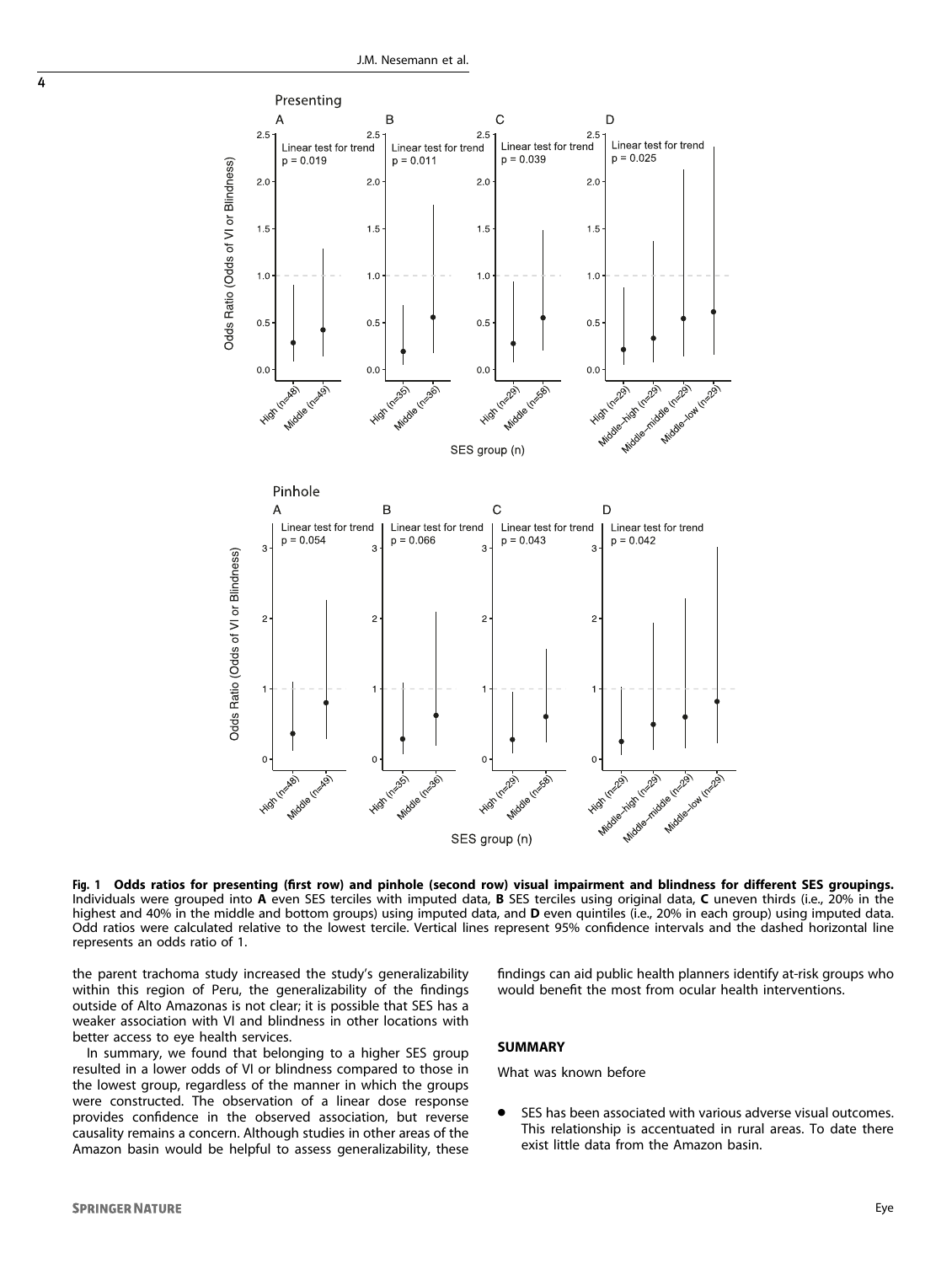<span id="page-4-0"></span>This study reports the relationship between VI or blindness and SES in the Peruvian Amazon. It was found that lower SES was associated with higher odds of VI or blindness.

## DATA AVAILABILITY

The data that support the findings of this study are available on request from the corresponding author. The data are not publicly available due to their containing information that could compromise the privacy of research participants.

## **REFERENCES**

- 1. Bourne RRA, Flaxman SR, Braithwaite T, Cicinelli MV, Das A, Jonas JB, et al. Magnitude, temporal trends, and projections of the global prevalence of blindness and distance and near vision impairment: a systematic review and metaanalysis. Lancet Glob Health. 2017;5:e888–97.
- 2. Bourne RRA, Stevens GA, White RA, Smith JL, Flaxman SR, Price H, et al. Causes of vision loss worldwide, 1990–2010: a systematic analysis. Lancet Glob Health. 2013;1:e339–49.
- 3. Zheng Y, Lamoureux E, Finkelstein E, Wu R, Lavanya R, Chua D, et al. Independent impact of area-level socioeconomic measures on visual impairment. Investig Ophthalmol Vis Sci. 2011;52:8799–805.
- 4. Rius A, Guisasola L, Sabidó M, Leasher JL, Moriña D, Villalobos A, et al. Prevalence of visual impairment in El Salvador: inequalities in educational level and occupational status. Rev Panam Salud Publica. 2014;36:290–9.
- 5. Yan X, Chen L, Yan H. Socio-economic status, visual impairment and the mediating role of lifestyles in developed rural areas of China. PLoS ONE. 2019;14: e0215329.
- 6. Jadoon MZ, Dineen B, Bourne RR, Shah SP, Khan MA, Johnson GJ, et al. Prevalence of blindness and visual impairment in Pakistan: the Pakistan National Blindness and Visual Impairment Survey. Investig Ophthalmol Vis Sci. 2006;47:4749–55.
- 7. Watanabe SES, Berezovsky A, Furtado JM, Kimie Higashi Mitsuhiro MR, Cypel M, Cohen MJ, et al. Population-based cataract surgery complications and their impact on visual status in the Brazilian Amazon region. Am J Ophthalmol. 2019;208:295–304.
- 8. Cunha CC, Berezovsky A, Furtado JM, Ferraz NN, Fernandes AG, Muñoz S, et al. Presbyopia and ocular conditions causing near vision impairment in older adults from the Brazilian Amazon region. Am J Ophthalmol. 2018;196:72–81.
- 9. Furtado JM, Berezovsky A, Ferraz NN, Muñoz S, Fernandes AG, Watanabe SS, et al. Prevalence and causes of visual impairment and blindness in adults aged 45 years and older from parintins: the Brazilian Amazon Region Eye Survey. Ophthalmic Epidemiol. 2019;26:345–54.
- 10. INEI. Definitive results of 2017 National Census. INEI. [https://www.inei.gob.pe/](https://www.inei.gob.pe/media/MenuRecursivo/publicaciones_digitales/Est/Lib1561/) [media/MenuRecursivo/publicaciones\\_digitales/Est/Lib1561/](https://www.inei.gob.pe/media/MenuRecursivo/publicaciones_digitales/Est/Lib1561/) 2017.
- 11. Instituto Nacional de Estadística e Informática. Mapa de pobreza monetaria provincial y distrital 2018. Lima, Perú: Instituto Nacional de Estadística e Informática; 2020.
- 12. OpenStreetMap Wiki contributors. Key: place. OpenStreetMap Wiki; 2019. [https://](https://wiki.openstreetmap.org/w/index.php?title=Key:place&oldid=1910053) [wiki.openstreetmap.org/w/index.php?title](https://wiki.openstreetmap.org/w/index.php?title=Key:place&oldid=1910053)=Key:place&oldid=1910053.
- 13. Solomon, Anthony W, World Health Organization, International Trachoma Initiative. Trachoma control: a guide for programme managers. Switzerland: WHO; 2006.
- 14. Nesemann J, Muñoz MB, Morocho-Alburqueque N, Quincho-Lopez A, Wittberg DM, Honorio H, et al. Prevalence of trachoma in Alto Amazonas, Loreto Department, Perú. Investig Ophthalmol Vis Sci. 2021;62:2625.
- 15. Instituto Nacional de EstadÌstica e Informática Perú. Perú Encuesta Demográfica y de Salud Familiar—ENDES 2012. Lima, Perú: INEI; 2013.
- 16. McKenzie D. Measuring inequality with asset indicators. J Popul Econ. 2005;18:229–60.
- 17. Rutstein SO. The DHS wealth index: approaches for rural and urban areas. Calverton, Maryland, USA: Macro International; 2008.
- 18. WHO. International classification of diseases for mortality and morbidity statistics (11th Revision). WHO; 2020. <https://icd.who.int/en/>.
- 19. Vyas S, Kumaranayake L. Constructing socio-economic status indices: how to use principal components analysis. Health Policy Plan. 2006;21:459–68.
- 20. Beckers J-M, Rixen M. EOF calculations and data filling from incomplete oceanographic datasets. J Atmos Ocean Technol. 2003;20:1839–56.
- 21. Barros AJ, Hirakata VN. Alternatives for logistic regression in cross-sectional studies: an empirical comparison of models that directly estimate the prevalence ratio. BMC Med Res Methodol. 2003;3:21.
- 22. Filmer D, Pritchett LH. Estimating wealth effects without expenditure data-or tears: an application to educational enrollments in states of India. Demography. 2001;38:115–32.
- 23. Gwatkin DR, Rutstein S, Johnson K, Suliman E, Wagstaff A, Amouzou A. Socioeconomic differences in health, nutrition, and population: Nigeria 1990, 2003. Country reports on HNP and poverty. Washington, DC: World Bank; 2007.
- 24. Pongo Aguila L, Carrión R, Luna W, Silva JC, Limburg H. Cataract blindness in people 50 years old or older in a semirural area of northern Peru. Rev Panam Salud Publica. 2005;17:387–93.
- 25. Campos B, Cerrate A, Montjoy E, Dulanto Gomero V, Gonzales C, Tecse A, et al. National survey on the prevalence and causes of blindness in Peru. Rev Panam Salud Publica. 2014;36:283–9.
- 26. Duerksen R, Limburg H, Carron JE, Foster A. Cataract blindness in Paraguayresults of a national survey. Ophthalmic Epidemiol. 2003;10:349–57.
- 27. Beltranena F, Casasola K, Silva JC, Limburg H. Cataract blindness in 4 regions of Guatemala: results of a population-based survey. Ophthalmology. 2007;114:1558–63.
- 28. Nano ME, Nano HD, Mugica JM, Silva JC, Montaña G, Limburg H. Rapid assessment of visual impairment due to cataract and cataract surgical services in urban Argentina. Ophthalmic Epidemiol. 2006;13:191–7.
- 29. Siso F, Esche G, Limburg H. Test nacional de catarata y servicios quirúrgicos "RACSS rapid assesment of cataract and surgical services" primera encuesta nacional. Rev oftalmol venez. 2005;61:112–39.
- 30. Limburg H, von-Bischhoffshausen FB, Gomez P, Silva JC, Foster A. Review of recent surveys on blindness and visual impairment in Latin America. Br J Ophthalmol. 2008;92:315–9.
- 31. Barría F, Silva J, Limburg H, Muñoz D, Castillo L, Martínez L, et al. Análisis de la prevalencia de ceguera y sus causas, determinados mediante encuesta rápida de ceguera evitable (RAAB) en la VIII región, Chile. Chile Arch Chil Oftalmol. 2008;64:69–78.
- 32. Hernández Silva JR, Río Torres M.Padilla González CM, Resultados del RACSS en Ciudad de La Habana, Cuba, 2005. Rev Cubana Oftalmolía. 2006;19:1–9.
- 33. Leasher JL, Lansingh V, Flaxman SR, Jonas JB, Keeffe J, Naidoo K, et al. Prevalence and causes of vision loss in Latin America and the Caribbean: 1990-2010. Br J Ophthalmol. 2014;98:619–28.
- 34. Silva JC, Mújica OJ, Vega E, Barcelo A, Lansingh VC, McLeod J, et al. A comparative assessment of avoidable blindness and visual impairment in seven Latin American countries: prevalence, coverage, and inequality. Rev Panam Salud Publica. 2015;37:13–20.
- 35. Salomão SR, Berezovsky A, Furtado JM, Fernandes AG, Muñoz S, Cavascan NN, et al. Vision status in older adults: the Brazilian Amazon Region Eye Survey. Sci Rep. 2018;8:886.
- 36. Natchiar G, Robin AL, Thulasiraj RD, Krishnaswamy S. Attacking the backlog of India's curable blind. The Aravind Eye Hospital model. Arch Ophthalmol. 1994;112:987–93.
- 37. Ramke J, Petkovic J, Welch V, Blignault I, Gilbert C, Blanchet K, et al. Interventions to improve access to cataract surgical services and their impact on equity in lowand middle-income countries. Cochrane Database Syst Rev. 2017;11:Cd011307.

## ACKNOWLEDGEMENTS

The authors would like to acknowledge all the field workers who did the truly hard work that made the study possible: Jim Bill Oliveira Garay, Técnico en Enfermería; Segundo Rosbel Soria Saavedra, Técnico en Enfermería; Rider Isaias Pizango Taminchi, Técnico en Enfermería; Hernan Dario Tapayuri Curitima, Técnico en Enfermería; Geiner Armas Damacen, Técnico en Enfermería; Kike Guevara Alarcón, Técnico Sistema de Información Geográfica; Lester Lenin Vela Tello, Técnico en Enfermería; Abdias Valles Davila, Técnico en Enfermería; Luis Edgar Payaba Pacaya, Técnico en Producción Agropecuario; Lizandro Guerra Rios, Técnico en Enfermería; Francisco Javier Noriega Morey, Técnico en Enfermería; Jorge Chasnamote Macahuachi, Técnico en Enfermería; and Gene Lucio Panaifo Garces, Técnico en Enfermería. The authors also thank Edgardo Nepo Linares, MD, as representative of PAHO Peru whose help laid the foundations for this project; Salvith Karen Melendez Ruiz, RN, and Rosario Avellaneda, RN, for sharing their experience and help in coordinating this project; and Nilda Trejo Maguiña, RN, and Héctor Shimabuku Ysa, MD, from the technical team of the Ocular Health and Prevention of Blindness department of the Peruvian Ministry of Health, who contributed to the review of the manuscript.

## AUTHOR CONTRIBUTIONS

Concept and design: JMN, JDKeenan, JDKlausner, and AGL. Acquisition, analysis, or interpretation of data and critical revision of the manuscript for important intellectual content: all authors. Drafting of the manuscript: JMN and JDKeenan. Administrative, technical, or material support: MM, SLT, EMHE, MISD, MAHM, SD, CACA, JDKlausner, AGL, and JDKeenan. Supervision: MM, JDKeenan, JDKlausner, and AGL.